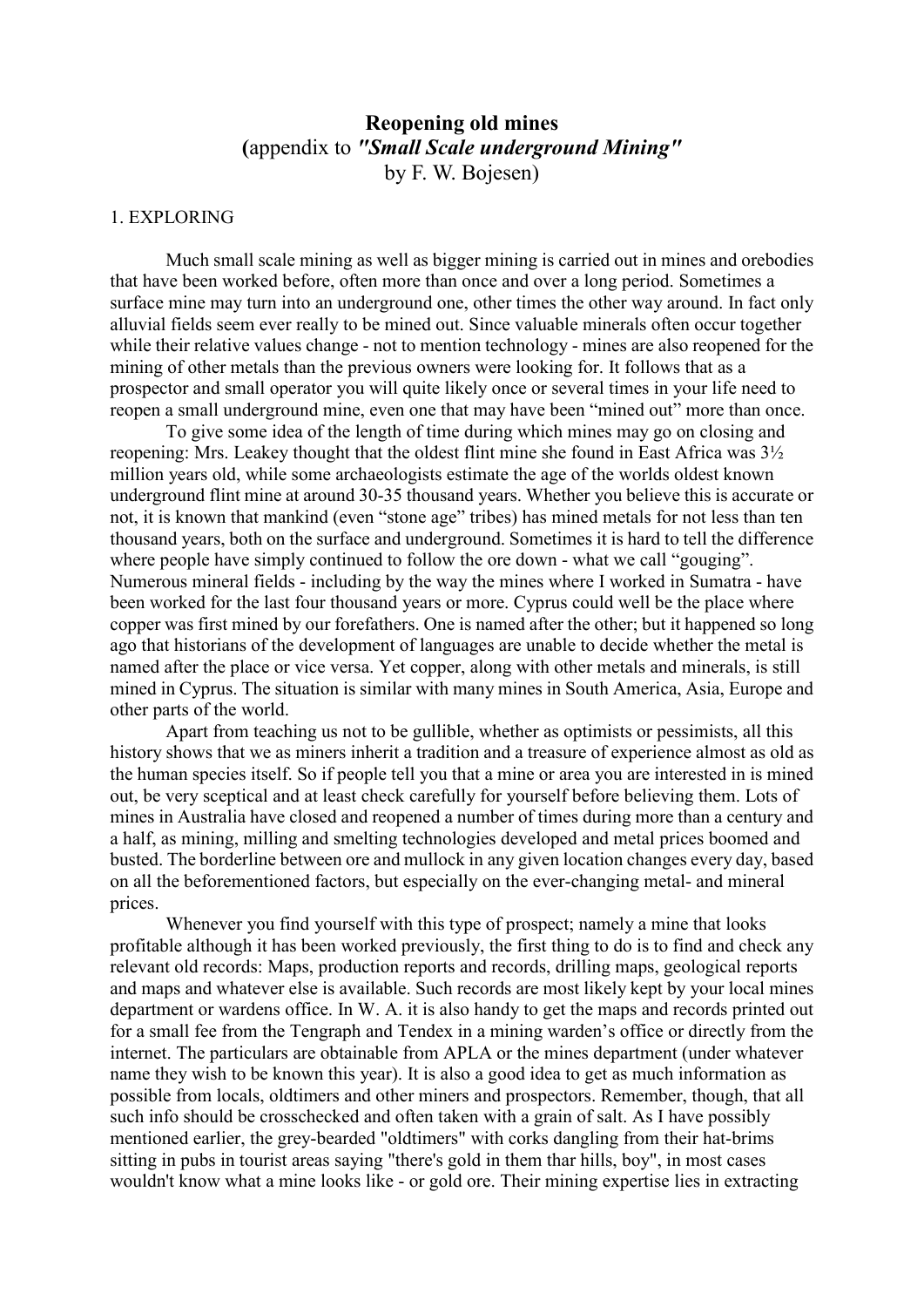free beer from the pockets of tourists.

All that detective work is crucial for both safety and economic reasons, so don't skimp on it. We don't want to mine airbodies instead of orebodies. It is amazing how many millions have been spent even by big companies on developing orebodies that have been gone for many years; which demonstrates again the selfish irresponsibility of not keeping and leaving accurate maps and records of one's work. Unfortunately such standards are becoming more common nowadays, even though the maintenance of mining records is supposed to be compulsory in most civilized countries.

 To redevelop an old underground mine as an open cut and simply dig everything out is a simple way of reopening an old mine. In every case make sure this is not the best option before restarting it underground. If you do open cut an old underground mine, be careful not to fall through into old workings with either man or machinery. The opposite way is the most popular in this country at the moment, namely to redevelop open cut mines by starting a decline from the pit. The mines departments are very cagey about approving plans and giving permission for this, mainly due to fear of flooding. Six men drowned when the Emu mine was flooded here in W. A., so don't apply to start the decline from the bottom of the pit. And ensure first that the lay of the land is such, that the pit can not act as a catchment for rainwater runoff or flash floods.

 The methods and systems for developing and mining orebodies in old workings and old mines are the same as those used in newly developed ones. There are, however, many additional difficulties, risks and dangers involved. Some have already been touched on elsewhere in the book. These and others are spelled out in detail in the following pages.

Where the old mine is next to your already operating mine, the easiest way to explore and develop it will nearly always be through making it an extension of the existing one. The same applies if the nearest safely accessible underground workings are less than say a hundred meters from any new ones. Even fifty meters of drive development is a lot cheaper than developing a new shaft, adit or decline; more so if you can do it on ore, in which case the distance shouldn't matter a lot. Only very special local circumstances with no way around them should be able to reverse this policy - or being forced to carry out separate development by mines departments or legislation.

 In such cases most new exploration work would be handled as part of the ongoing exploration in the already going mine and using the same methods, just as explained in chapter 19. Always remember the dangers of bad air when you go into old workings and be sure to install good ventilation beforehand, or at least use breathing apparatus with sufficient air for the expedition. Fans and ventbags are far superior to breathing apparatus and usually cheaper too. The details of all these questions are outlined in the chapters on ventilation and safety and elsewhere throughout the book. One of the main dangers is the accumulation of methane from timber and other organic matter having rotted in stagnant water. Remember that methane is also explosive. Exposed faces of ore gobble up the oxygen as the metal oxidises and the rock itself can breathe out any number of poisonous gases. Many dangerous gases have no smell and can act in seconds - as can lack of oxygen - so never treat this matter lightly; your survival depends on always being alert to the possibility of bad air.

 Likewise with regard to all the other important safety precautions stressed throughout, above all alertness and keeping your eyes - and ears - peeled for bad ground, rotten timber and so on. "One hand for the ship, one hand for yourself" - not to forget your mates. Good barring down is even more important in old workings, while cracked ground is harder to spot due to oxidisation, salt deposits and other encrustations on the rock surfaces. Therefore bring good bars and check the ground ahead for drumminess by gently tapping it with the end of the bar. Experience will teach you to distinguish the flat crack given off by solid rock from the hollow drumming of broken ground just as in the rest of the mine - provided you don't stand directly underneath while doing it, of course. In other words, make sure (as always) that your bars are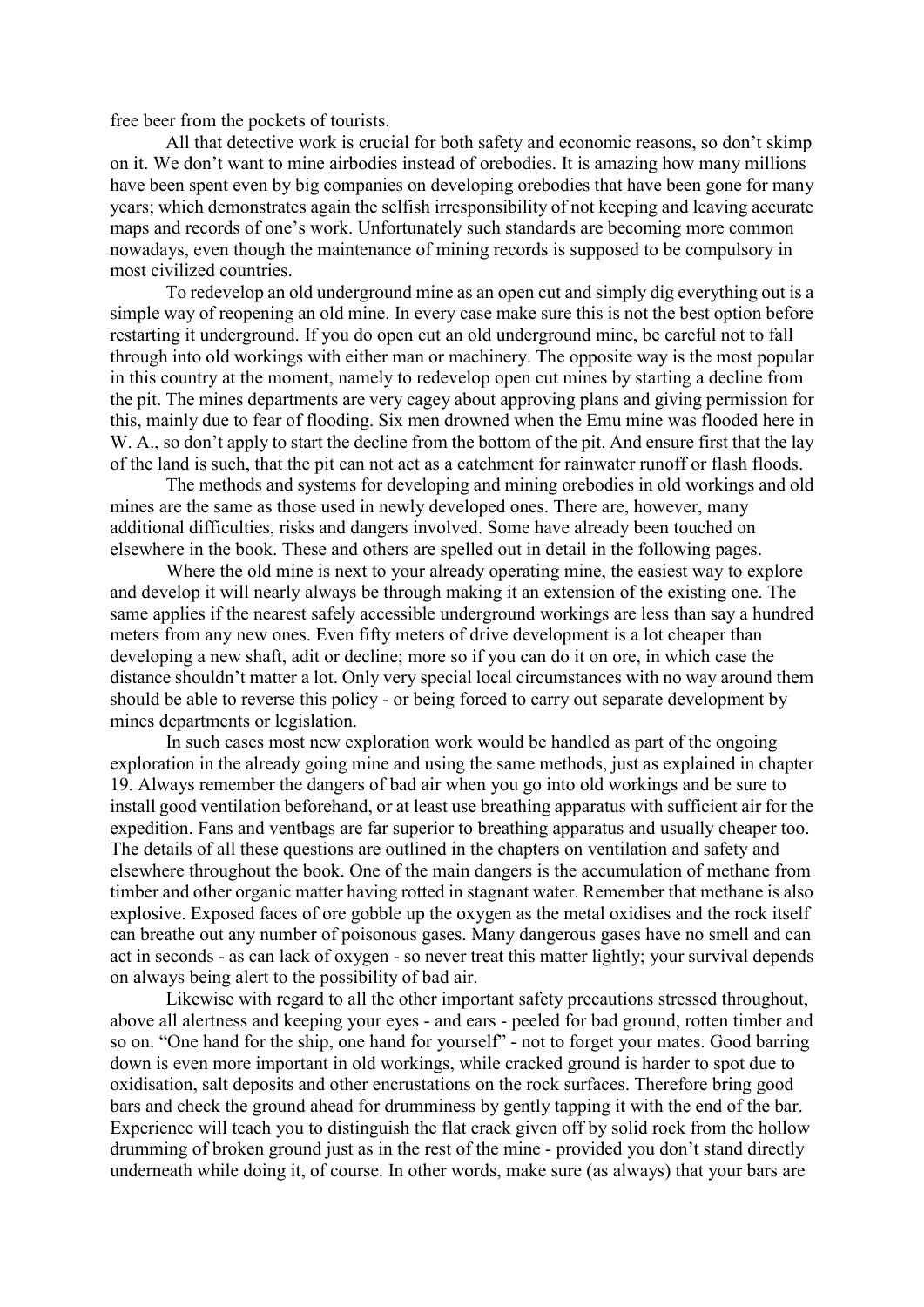long enough for the job in hand. And never go alone. Should that be completely unavoidable, at least ensure others know where you are and when you expect to return. Where bigger mines, especially trackless diesel declines, are reopened and redeveloped, it is nowadays common practice to bolt and mesh them again regardless of the condition of existing ground support. However, the mines department here will still play it by ear with prospectors, tributors and small miners and mines, so long as they are skilled and experienced and work and operate safely.

 This reminds me: According to plan, standardised or universal underground and open cut safety regulations, -organisation and -systems are on the way for the whole of Australia within the next couple of years. Whether this is a good or bad thing I don't know, since most governments and political parties in the eastern states hate the mining industry, so I strongly hope we will still have our own mines department here in W. A.

# 2. GETTING DOWN THERE

 When developing towards old workings, the procedures for breakthroughs detailed in chapter 10, section 3; chapter 15, section 3, and chapter 18, section 1 should be followed, together with the additions made necessary by the target's age. It will be more difficult to clean the face in the breakthrough area because of the age of the dirt. All broken rock and other dirt will have set hard through water seepage, oxidisation and other chemical processes; some of it may have set into a solid mass and surfaces are sometimes "painted" with mineral or chemical deposits. You might even have to fire some of it to break it up. But don't skimp on the job or get slack. People have been killed by 50 year old explosives or detonators before today.

 Anywhere there is the slightest chance of hitting dangerous water, take the precautions explained in chapter 12, section 2, and follow the rules laid down in your local mines regulations. In ideal circumstances these should be identical anyway. You may remember from the ventilation chapter, that any breakthrough can badly affect the ventilation airflow, even to the extent of reversing the "wind" direction. This is still more so with breakthroughs into old workings or old mines. Although this may not happen, be prepared for such an event and correct it with ventdoors, bulkheads, vent brattices or baffles (see chapter 11 and figs. 45-47). You may need to shift your fan, or it could prove necessary to get one more.

 Most of the previous advice also holds good for entering and opening old mines not connected to new workings; but much more needs to be done in that case. Di-Di McEwan of Norseman, W. A. recommends the following procedure for approaching an old shaft before entering it for the first time: As you get to a few meters from it - stop, look carefully beneath the brow on the opposite side and note whether the wall, timber, concrete or other ground control has collapsed, caved in or been mined out below the brow. If necessary shine a powerful light at the area. Then slowly circle the shaft until you have done the same to the entire circumference. If you decide that it is safe to do so, then go closer. An identical procedure will in some cases work for an adit as well. Where a shaft is not properly covered, you might be able to throw a ladder or timber across the opening before reaching it. When entering old shafts or adits, never use the existing steel or timber ladders unless you know their age and have personally checked their safety. Climbing down old timbers is even worse. Unroll a rope ladder down the shaft, then test the old timbers, ladders and rungs while standing on your rope ladder, preferably a steel one. First tie yourself to your own rope ladder, though, with a safety rope, then check the old installations with bars, hammers, hands, boots and whatever. In fact much the same methods we use for shaft inspections. A young geologist was killed at Lebong Tandai in Sumatra by running off up an old ladder in a raise after the manager had told him not to. He returned at great speed in a shower of splinters and rusty ladder rungs. His actions were even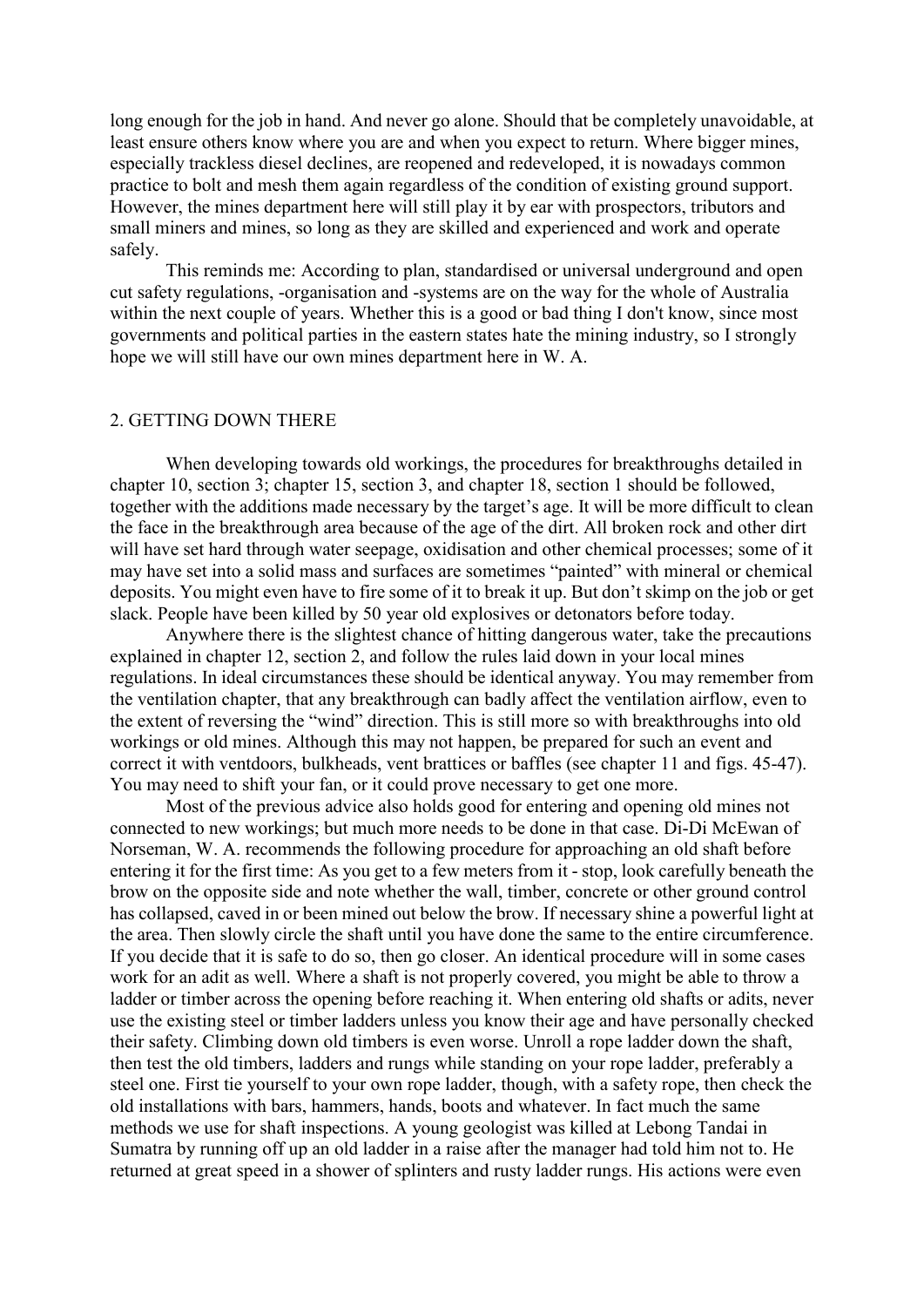more foolish because the raise probably was a "blind" one, with the added danger of bad air.

 Check all shaft sets and ground support sets on levels and in stopes and raises; if required advance step by step while replacing them one by one as you go. Be aware of the great risk of bad air in blind raises and other dead ends - particularly if you don't know if they are dead ends - and take effective precautions as I have outlined. Don't forget to check the ground with a scaling bar, scaling as you go. Remember weathering of exposed surfaces when scaling, particularly in mines which have been closed a long time or where the ground is soft. It will not often pay to be lazy or "save time" by building inside the old sets, as this will make the working space too tight and cost a lot more time and effort in the long run. Only rarely will this be feasible where the previous mine was big, while you only intend to reopen it on a smaller scale. Check also the condition of concrete or grout, mesh and rockbolts. Old rockbolts almost corroded away by groundwater or chemicals can sometimes bear many tons, but don't trust them. Bore new holes between them and install new ones while standing under the ones you have already done, in the way explained in chapter 8, section 4. You will then in addition have the extra safety provided by the old bolts while the task is in progress.

 In old shafts where the ground proves strong and solid ("competent", if you want to be fancy and impress the multitude) and generally in good nick, it may well turn out to be safe enough to replace rotten old furnishings with nothing more than rockbolts, possibly meshed and strapped - of course after careful barring down. You can then use guide ropes with the monkey on your kibble instead of skids (see chapter 4, 4 and fig. 40). If you on the other hand hope to re-use old shaft gear, such as headframes, winders, shaft furnishings or movable equipment, you will in many cases have to get it tested and cleared by the mines department first.

 Death can strike from below as well as from above, when it comes to bad ground. Years ago a bloke was buried in his ute while driving along at Scotia on the Carr Boyd road north of Kalgoorlie, when a worked out stope collapsed under the road. Yet another demonstration of the importance of both accurate and up to date record keeping and backfilling of stopes. Such an event can equally well happen underground.

 Most old mines will need to be pumped out before they can be reworked, particularly shafts. The methods and machinery are much the same as in the chapter on de-watering. In deep shafts or with lots of water coming in, it is especially important to remember not to install successive pumps in one pipeline as it says in part 3 of that chapter. When the water level drops too low for your pump to lift it any further, build staging dams on convenient levels as the need appears, each with a pump and outlet pipe (see chapter 12, 3). Any electrical equipment or cables from under the water should be salvaged but not used. Other gear can be restored and used if it is safe and serviceable. Mud from dams and sumps is often high in metal content and should be collected and sent to the mill. Shovelling or bucketing it into 200 liter (44 gallon) drums and hoisting these up the shaft is one popular way of doing that. Make sure the drums are clean, without any fuel, oil or grease on them, particularly the inside. Gold hates grease, diamonds on the other hand love it, so greasy drums may cost you your gold but catch any diamonds from the dirt. More loss than gain for most Australian miners, I imagine.

 Should you decide to mine trackless and use rubber wheeled equipment, pull all old rails and sleepers out, even if they are buried, to provide ample space for the equipment and safety for yourself and your mates. Where railways are to be used instead, it is very unlikely that the old rails, sleepers, fish-plates, dogs and so on are still in good enough condition to use again. But by all means check and decide for yourself. Maybe the rails are OK, but most sleepers are rotten and the dogs and fishbolts rusted away. Replace what is bad and use the rest again. When re-installing the railway, make sure it is the same gauge as your equipment and follow the instructions in chapter 8's section on plate-laying exactly in every detail, for the same reasons as explained there. Do it right the first time or you will pay tenfold later - and over and over - I guarantee you. After removing the old ballast if possible, level it up with new stuff. Or use the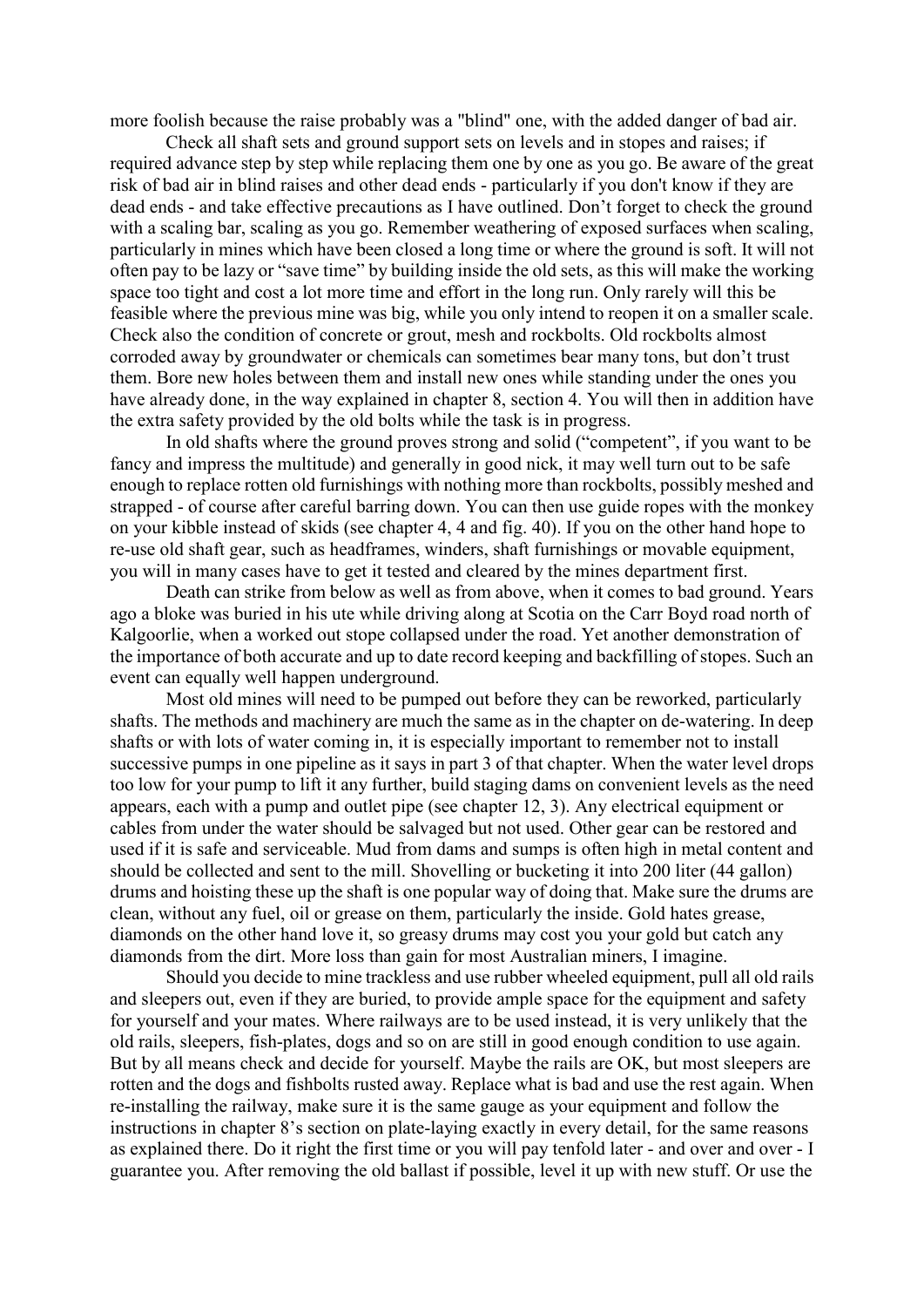old ballast again, but loosened up.

 On no account ever just drop the new line on top of the old, regardless of whether it is done to "save money" or to get into the ore quickly. Not even where it is buried and hidden. In the life of the mine this practice will cost you many times more than you expected to save, in terms of money, time, frustration, heartbreak, danger, accidents and more. I have worked in a mine where they did just that. We had drains deep enough to break our legs, whilst we had to walk around folded like pocket knives. Trucks and trains bumped the walls and jammed or jumped the rails, locos derailed into the deep drains. We didn't get bored; but neither did we get a lot of boring done. This brilliant, innovative transport system had of course been designed by a company with no previous experience of underground mining. "The greenfields approach" in modern management jargon, "the blind leading the blind" in oldfashioned management jargon. They didn't last long either. So dig the old railway lines out and remove every scrap of them.

 Something else that did them in was their refusal to "waste" time or money on improving the previous mine's hoisting and haulage system by developing ore passes between levels all the way to the bottom of the shaft (see chapters 9 and 10), by which means they made sure the mine remained nothing but a collection of transport bottlenecks. So it is not necessarily a good idea to blindly accept and continue the operating design of the old mine. The oldtimers may not have been experts or very brainy. Don't reject out of hand what they did, though; there could have been good reasons for it. On the other hand, methods and equipment change over the years. Think carefully and seek experienced and trustworthy advice before designing and developing your mining system to fit both the case and your wallet. This applies just as much to a second hand mine as to a new one. That includes the possibility of reworking old shaft mines with diesel gear and jumbos through a decline (see chapter 6). What I have said elsewhere about the establishment costs when using such methods being far too high for small operators remains true. Nowadays some blokes are, however, lucky or smart enough to buy gear in reasonable condition dirt cheap at "closing down" auctions or from salvage yards. So cheap in fact, that decline mining can sometimes become the most competitive option. Bear that in mind when you work in areas where this option might be feasible, in particular if one of you is a good mechanic.

 With regard to the construction of grizzlies on orepasses and brow-bins and the placement of rails on these, please note that all drawings and diagrams in the book show the rails placed for end-tipping trucks, such as bendigo trucks. The photos on the other hand show side-tippers with rails placed for those. On the diagrams you therefore see the rails across the middle of the grizzly, whereas the photos show them running to one side, but off the grizzly. Either way is right for its particular type of truck, and in every other case you will likewise have to build the grizzly and place the railway to suit the type of equipment you intend to use. And of course design and develop your plats and drives to allow for the system you will use. These observations also hold equally true, whether the mine is new or second hand.

#### 3. TO THE OREBODY THROUGH OLD STOPES

 In many old mines a new operator will have to go through stopes that have already been worked out, in order to gain access to the ore he is after. The profitability of the mine will depend very much on how difficult that turns out to be, after all the problems and costs already dealt with have been added in. So be sure to make a realistic assessment of the time, cost and risk involved in this stage of the operation when you try to calculate whether the mine is worth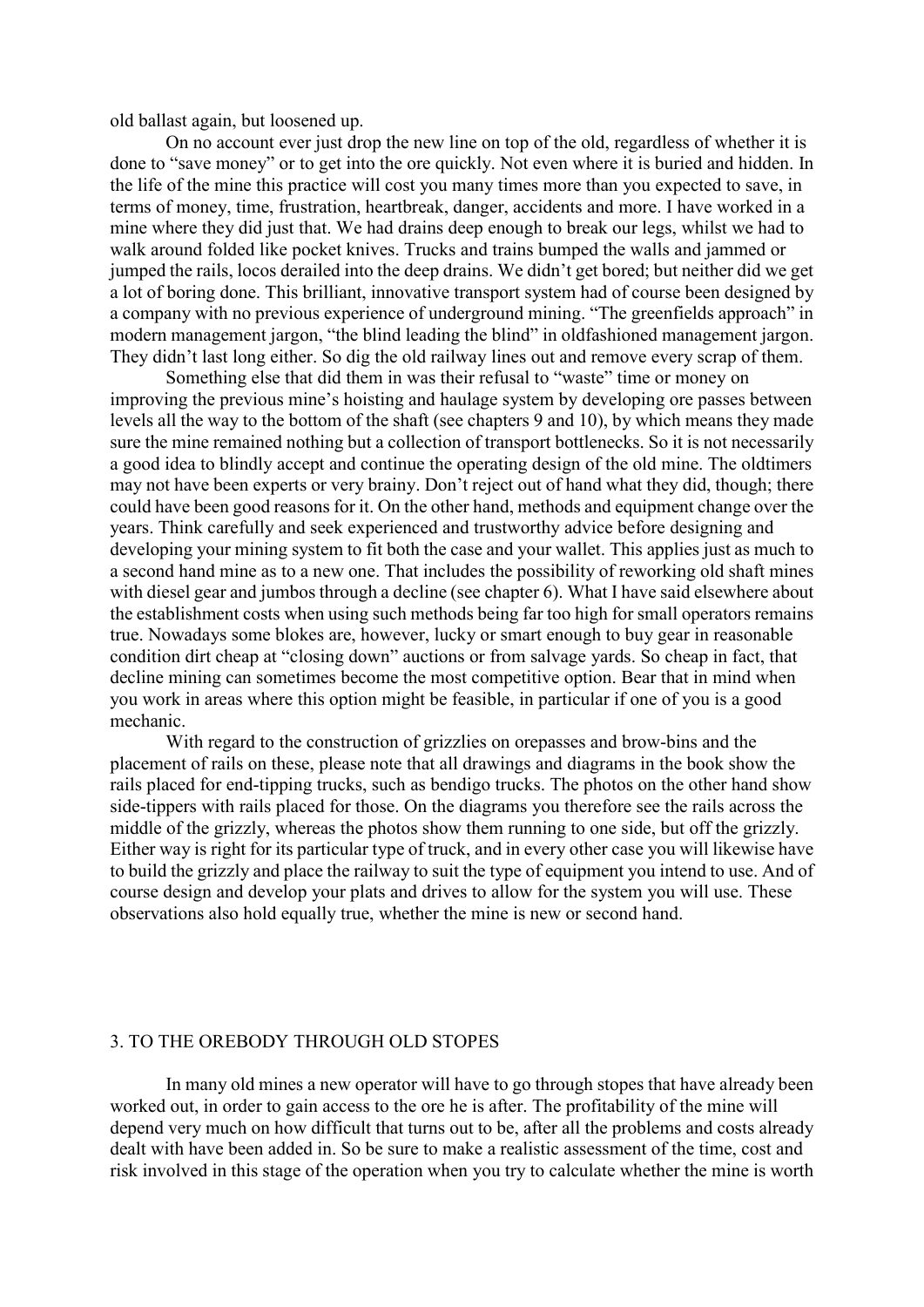reopening. You may face one or a combination of a variety of situations, for instance: a) There is a solid pillar under the floor of the level, and the stope above is mined with finger raises - or pillars if the orebody is fairly flat; b) the worked out section has been completely backfilled or collapsed, below and/or above; c) the level is still there, but the stope above is open; d) the same, but with the stope lagged off without backfill; e) the same with backfill; f) the stope is open above and below.

 Other combinations of these circumstances may exist. In such cases other combinations of the solutions suggested below will have to be used. These are as follows:

 a) Solid floor pillar with pillars overhead: The easiest, fastest and cheapest one to fix. After, or possibly while replacing or repairing the railway, clean up the floor of the level with a bogger as you go; provided you need a railway and the old one is unserviceable. For safety reasons bulkheads or platforms to block off the finger raises may have to be installed or replaced during the advance. During this rebuilding it is best to allow for ventilation considerations, return airways, splits, leaks and the prevention of these, the best placement of fans, ventdoors, brattices, etc. as the job progresses. That applies to all of the following scenarios too. Use chapter 11 and the stoping chapters for more detailed instructions on how to solve the various ventilation problems. If your facilities allow it and the dirt is rich, you may be able to clean the level with a super sucker, either rail mounted or on rubber wheels.

 b) Stope completely backfilled, drive totally blocked: Faced with such a situation you can pretend that you are advancing a new drive through soft ground, as in a way you are. The techniques for mining through soft ground are explained in a number of places in the book; in most detail in chapter 8, sections 2 and 4, and where chapters 4 and 6 explain how to build collars in shafts and portals in adits and declines. Here it may be necessary to stand sets one at a time, lag them off and hammer lagging over the top of the sets into the broken dirt ahead, possibly along the sides as well. Then after bogging out part of the dirt underneath, stand the next set under this lagging and continue on in the same fashion (see also chapter 16, 1 and figs. 53 and 54). Second hand railway line may be best for lagging ahead like this. The old railway removed during the rehabilitation might be used if it ain't too rotten, so as to plug the leak in your wallet a bit. The collapsed ground or backfill may have set as hard as concrete or be in big lumps. So in some cases it has to be bored and fired like a new drive - although softer - while in others it can be dug out by hand or with a bogger. If the ground is broken below the level as well, this and the railway line has to be rebuilt as you advance, in the same way as in chapter 18, although in this case starting from the near end and working forward. The legs for the sets have to stand on the bearers supporting the level and the railwy. All bearers, floor-lagging, sleepers and rails must therefore be placed to allow for this. Also sufficient space, both horizontally and vertically, must be allowed between the timbers for boggers, trucks, all other equipment and the operators thereof.

 c) Solid floor, either bedrock, old backfill or partly each with open stope above: Rebuild the level through the stope, one set at a time, lagging over the top of the sets, and on the sides too where needed. Try to work from underneath the timber already installed. Otherwise push ahead a portable, covered frame, possibly on wheels and carrying a chainblock for swinging caps and other timber. It is best to fasten the lagging to the sets, but too dangerous to climb on top of the timber to spike it, so try to tie each stick or every second one to the caps or legs with wire or chain from beneath, in the way explained in chapter 18, section 3. Once the timbering has been completed to the far side and the lagging secured, it will be made safer by covering it with backfill. The entire level will be safer if the stope is completely backfilled to the next level or the surface, as the case may be. Dump dry sand and/or mullock either from the surface or the level above, if this can be achieved without danger. Be very careful in the early stages of the operation not to damage your timber (see chapter 18, 3 for instructions). Slime or wet fill is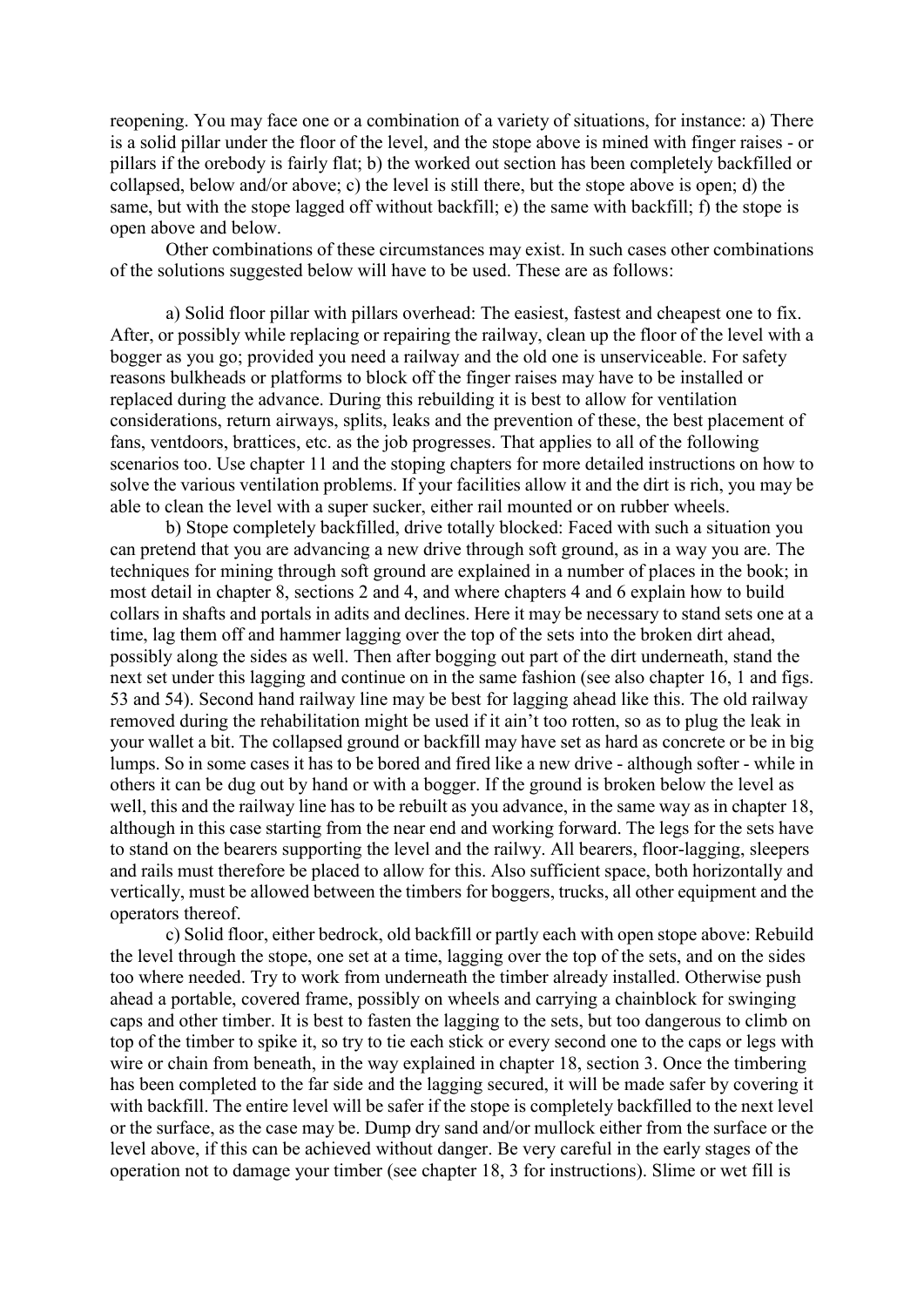probably never economically or safely usable by a small prospector in such a situation - and never use mill tailings, wet or dry. The economic and safety reasons for that were explained in chapter 14, section 2. On top of these, because the individual grains of mill tailings are so fine, tailings are not only easily washed out - they clog up pipes and drainage systems and can thereby cause buildup of dangerous water (chapter 12, 2) and semi-liquid mud, either of which have at times got away and killed people.

 d) Solid floor as in the previous case, lagging overhead: The best method is the same as in "c", but slowed down a bit by the removal of the old sets one by one as you build the new ones forward. Don't trust the old timber, unless it was put in during the last few years by yourself or somebody you know, and you are totally convinced of its soundness. Try to do all the work from under the sets you have already built or use one of the other ways I suggested before. If you are certain the old caps and legs are sound enough for this, you may be able to push lagging over them temporarily, while you stand the new sets to support it.

 e) Solid floor, overhead lagging, stope backfilled: This is a hairy one, which I have never personally come across or heard of any case in practice; but it could well happen. Normally the timber would have collapsed under the weight of the fill. In such a case you can proceed as in "b", with the added difficulty of having to bog the pieces of rotten timber out together with the broken dirt. In case the timber is still standing, but not strong enough to keep on using, the same situation can be brought about by firing it down and then carry on as in "b". As mentioned above, backfill and old mullock often sets hard, almost like cement. When that has happened, it might in some case be safe to do the job as in "d", slowly and carefully, stick by stick, while leaving the fill in place. It would be safer, though, to install new bearers under the old timber in all cases where the drive is high and wide enough to allow that. To accomplish this in safety the lagging will have to be pushed ahead like in soft ground and temporarily supported, perhaps with a prefabricated, portable square steel set. The miner can then stay under that to install the permanent cap (check also figs. 53, 54 and chapter 16, section 1). But whenever there is the slightest doubt in yours or anybody else's mind, always err on the side of safety and fire the dirt and timber down and start from scratch.

 Remember that the lagging on the first 2 bearers goes directly on the timber, on numbers 3 and 4 the same, again on 5 and 6 and so on. The lots in between goes on top of this lagging both ends. Don't install the lagging with opposite ends of each set alternately over and under, which both weakens the sets and can cause them to tip or slide off when falling dirt hits the sticks. To achieve this result you may need to push each stick of every second set over the previous cap, but under the loose ends of the last set. You then lay the sticks of the alternate set on top of this bottom lot from under the last bearer or cap and slide them forward when ready, repeating this process for every pair of sets as you go. A couple of sticks of lagging might be left out temporarily from the last set to allow the ones of the following set to be laid on top of this set.

 f) Rebuilding a drive through thin air: A flat reef with a strong hanging wall and pillars is quite simple to re-activate, much as if it was in a new mine (see ch. 15). Protection against falling or sliding dirt and rocks rolling down the footwall may have to be installed. With a weak hanging wall you may need to proceed as in "b", "c" or "e", depending on how weak it is. But your mine would have to be exceedingly rich to justify the expenditure of time and money demanded by such a scenario in a steep orebody. Not only that, but you or your helpers will need a high level of skill and experience to be able to carry a project like that through safely and successfully. It will also require a fair amount of gear and ample finance to see you through to production. So my advice would generally be: Don't do it! Develop another access from a different direction. Or sell the lease or share it with a company and let them do it. In all of the abovementioned cases consider the possibility of developing access of any angle, horizontal, vertical or in between through virgin ground to reach new ore, while staying clear of the old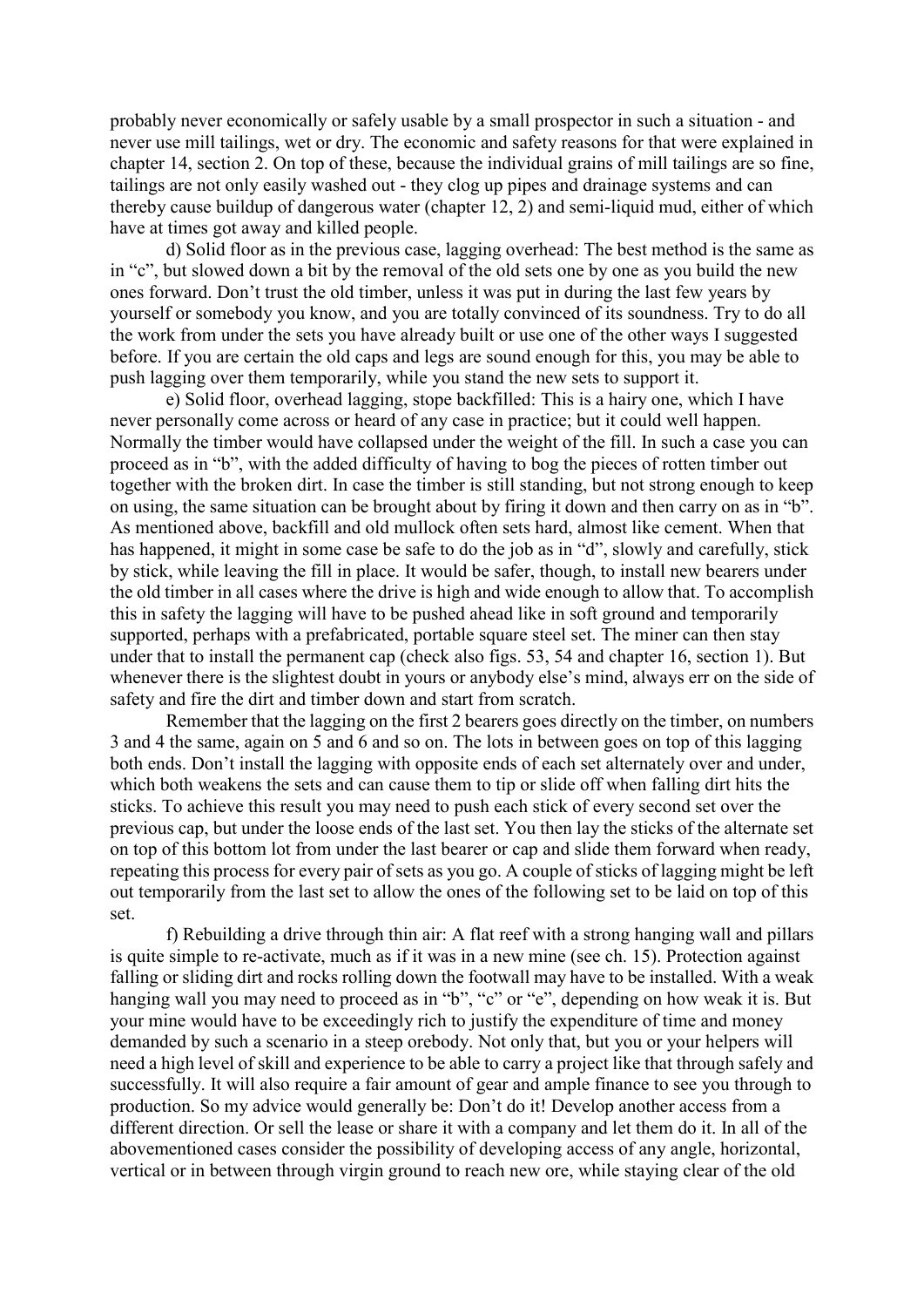workings. In lots of cases, this will be simpler, safer and cheaper.

 If you decide to go ahead with such a project anyway, begin by backfilling the open stope below, provided it can be done safely without interfering with future mining. Perhaps do it in stages during the advance of the timbering. Then rebuild the level in the way described in chapter 18, section 1 and as a variation of case "b" above (stope filled below, but not blocked or filled through or above). Remember to always work under cover. Without any backfill at all the rebuilding will have to be done through open space, making the job more dangerous and requiring the constant use of safety ropes, the building of stages and platforms, use of chainblocks etc. You will need to install caps, overhead lagging, probably legs, bearers, floor lagging, railway and more. All in all slow, expensive, risky, highly skilled work, only to be recommended to people with lots of money, patience, skill and experience. Much easier with fill underfoot.

## 4. MINING AND CLOSING

 Whichever of these methods you use to get through a worked out stope, don't leave old fill in place as fill until you have sampled and assayed it. The old timers' mullock may well be valuable ore to us, to be mined and bogged out instead. Copper ore below 20-25% was mullock to prospectors in northwest Queensland a hundred years ago, due to the high cost of transporting it out on the backs of camels. Old "backfill" could also contain other payable minerals besides the one you are or they were after. I have also known people to use high grade ore as road or stope fill. Those who went before weren't infallible any more than we are. Lots of ignorant people get into mining too (but I hope "Small Scale Underground Mining" will help to improve that situation). Mined out stopes are also sometimes left full of broken ore, ready to go but left behind due to a sudden drop in metal prices, bankruptcy, take-overs or other catastrophes. I know of a few thousand tons of rich ore like that, which I would like to get my hands on. Thus you may receive an unexpected bonus of lots of ore already mined, waiting for the bogger. However, where the fill is needed as fill, be sure to replace any valuable stuff taken out with worthless rubble, either during the operation or immediately afterwards.

 Once you have worked your way through shafts, levels and stopes in the ways I've explained and made everything safe, the remaining ore waits to be attacked. From now on the mining should be much the same as in a new mine. Just like in the rest of the book, while always remembering to keep an eye on the new timber and the scaling. Ventilation demands constant watchfulness too, what with all the old holes and mined out spaces broken through everywhere. It is best to prepare yourself for some difficulties in this area, so you won't feel too dejected when they happen or get caught with your pants down. Which reminds me of Delhi belly and similar matters. Don't forget to install toilets of a good underground type (chapter 20, 3) and to fulfil the other hygiene and health requirements decribed in chapter 20 and elsewhere in the book. These are no less important in an old mine than in a new one - rather more so. You would for instance be less likely to find rats, mice and cockroaches in a new mine than in an old one. As for myself, I once found a Python in a second hand mine in the Northern Territory and I've caught other snakes in other mines elsewhere - who may have been living off the abovementioned local wildlife.

 After the mining phase itself has been completed and all payable ore extracted in a safe and profitable manner in the ways explained in the earlier parts of the book, we have to close the joint down again, returning to chapter 21. When an old mine is reopened, it is a good idea to only disturb as much prior closing down work as you need to for the current spell of operation. You will only have to re-do it yourself later anyway. As part of the calculation of potential profit and loss from the mining, include the possibility of having to do rehabilitation and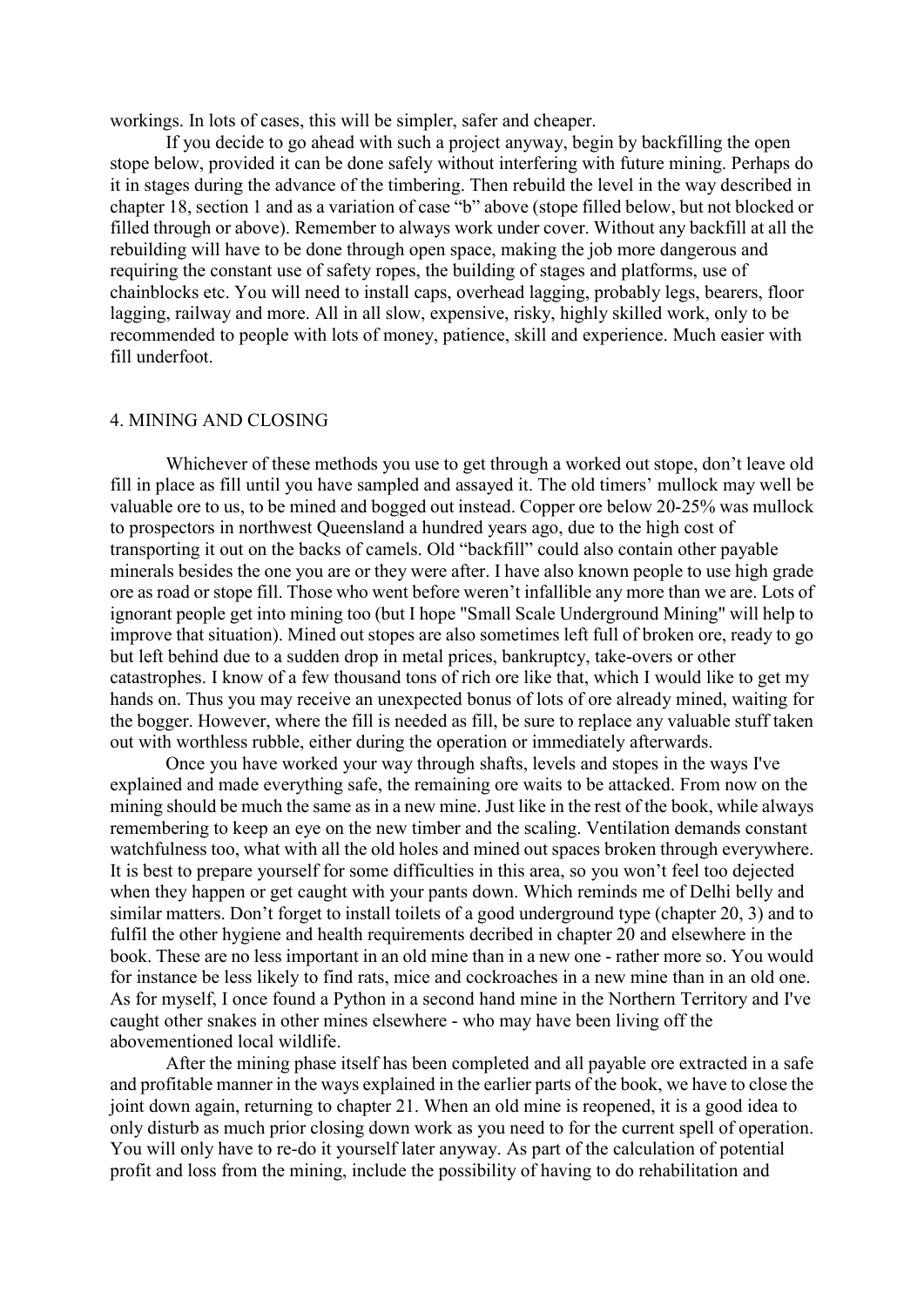closing down work on the previous operation too, and not just on your own work. Try to get clauses in your leases, tribute agreements, mining permits or whatever to specifically exclude such obligations, except for safety reasons. In most cases modern rehabilitation requirements will be a lot stricter than last time the mine was open, and the work must be completed to a higher standard. It is also a good and responsible practice to try to design as much of the rehab and closing down work as possible - bunds, barricades, fences, backfilling, shaft doors and whatnot - so as to facilitate any future reopening of the mine. This also is equally true with regard to a new mine as to an old one, even when you think there is nothing left to mine.

Dismantle all buildings, plant and equipment you want; or that mines departments, local governments, other bureaucrats or new owners require you to take with you or remove from the site, then skedaddle with your gear. Settle or collect all outstanding fees, licences, bonds, taxes and other accounts. And don't forget to complete all bureaucratic and paper work obligations before leaving the project. Deposit updated maps, production records, statistics and the like with the appropriate authorities, fill in and hand over all required forms and so on. Don't forget to keep your own copies of it all, including receipts.

# 5. SUMMARY

- I: Check records, maps and all available information from all sources before proceeding - for safety, legal and bureaucratic reasons.
- II: Ensure somebody outside knows you are there.
- III: Legislation and regulations change. In this country probably even more than usual in the next few years. Keep up to date with such changes.
- IV: Remember especially the following dangers when entering or reopening an old mine:
	- a) Cracks in the rock hidden by a salt encrusted or weathered surface. Check the ground carefully for drumminess with your scaling bar and bar down safely.
	- b) Bad air. Install and activate ventilation before entering, or wear breathing apparatus or other appropriate safety equipment.
	- c) Rotten timber and shaft furnishings. Check before and during entry, also with scaling bars, hammers etc from a safe position. Don't stand, climb or walk on or under it. Use rope ladders (preferably steel- or wire ones), safety ropes and all other relevant safety equipment discussed earlier.
	- d) Rusty, corroded rockbolts, mesh and other fittings. Check as in "c", rebolt, remesh and make safe, following the methods outlined in this chapter and chapter 8, section 4.
	- e) Rotten or rusty ladders, rungs, bearers, J-pins, wedges (wood or metal), ladder hooks, tie-wires, chains and other ladder parts and fittings. Proceed and check as in "c" and "d" and make safe and/or replace as you advance. Use (wire-) rope ladders initially.
- V: Work your way through the old workings with the safe and efficient methods explained here and in the book; but always consider if it would be safer, faster and cheaper to develop new access through virgin ground, whether mullock or ore.